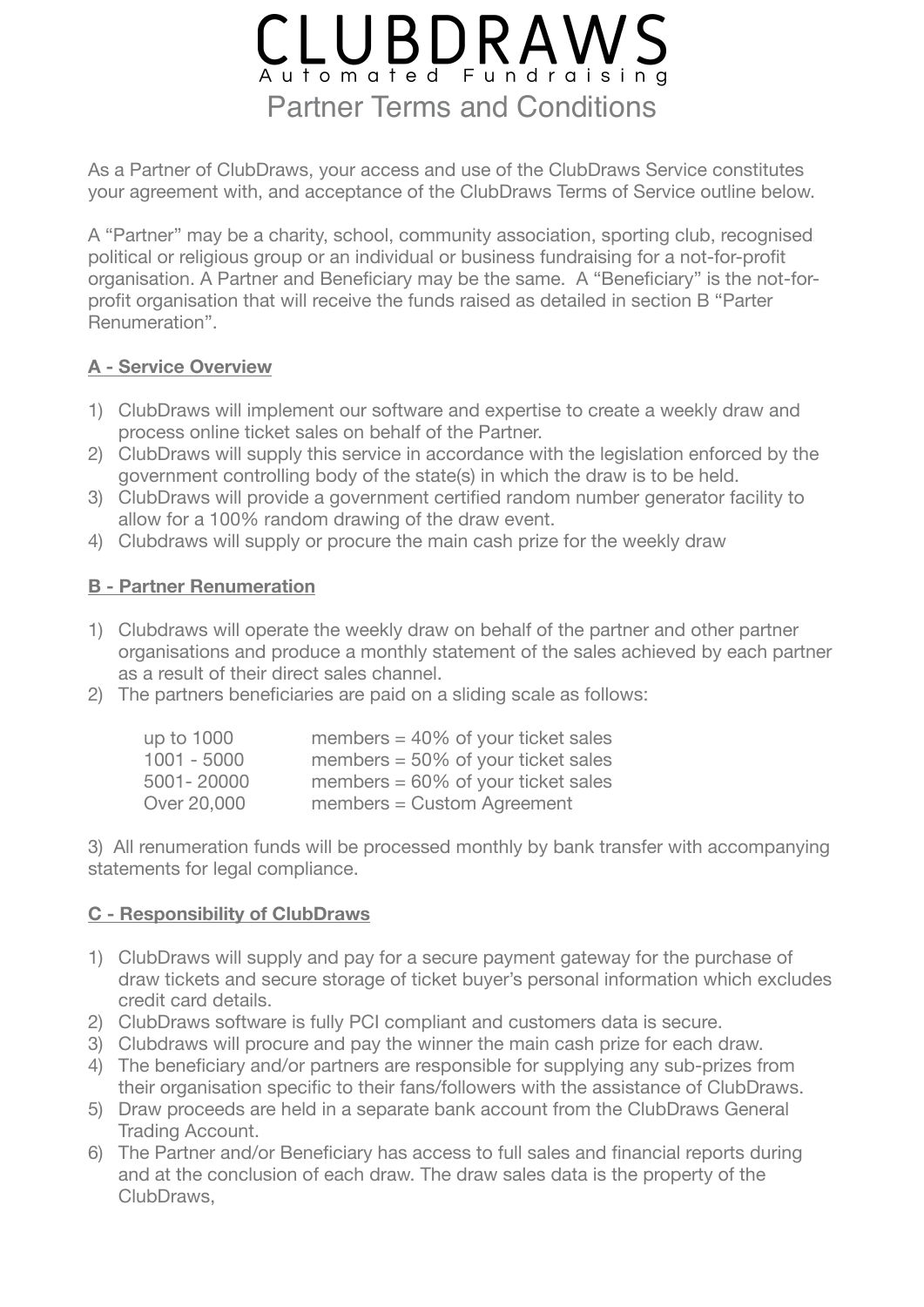7) ClubDraws will notify the winner(s) and publish the winner(s) details in a public space.

## **D - Responsibility of Draw Partner**

- 1) The Partner is jointly responsible for the promotion and marketing of the weekly draw utilising ClubDraws experience and guidance.
- 2) Obtaining the relevant permit(s), when required, to enable the ClubDraws to conduct a draw (in the event of a sub-prize that is outside of the permitted limits in the state)
- 3) As a contributor of your organisation's Draw marketing, you agree to not:
	- infringe the intellectual property rights (including copyright) of any third party;
	- detrimentally affect the brand or reputation of ClubDraws or any affiliates or partners of ClubDraws;
	- be misleading or deceptive as to the nature, type, service or benefits of the Content;
	- contain information that is inaccurate, ambiguous, exaggerated, defamatory or untrue;
	- send junk email or spam to people who do not wish to receive email from You;

ClubDraws reserves the right to request the removal or edit any content posted on the Draw Page at its sole discretion, without notice and without liability if we deem the content to be inappropriate and or in breach of these Terms and Conditions.

## **E - Intellectual Property Rights**

- 1) The Partner indemnifies ClubDraws from any costs, expenses, claims or damages paid or payable by ClubDraws in connection with a claim by any person that the Partner infringes the Intellectual Property Rights of that person.
- 2) For the purposes of these Terms, "Intellectual Property Rights" means all intellectual property rights, including but not limited to: patents, copyright, rights in circuit layouts, registered and unregistered designs, registered and unregistered trademarks, knowhow and the right to have confidential information kept confidential; and
- 3) The Partner grants to ClubDraws a royalty free, worldwide, non-exclusive, transferable, licence to use, the Partner's details in terms of logo, and draw page, testimonial and draw financials as a promotional tool for ClubDraws.

# **F - Disclaimer**

- 1) During the registration process ClubDraws take reasonable steps to substantiate the Not-For-Profit status of the beneficiary. ClubDraws accepts no liability whatsoever for the actions of our Partners on the Draw Facility.
- 2) ClubDraws accepts no liability for ensuring that any Beneficiary applies the proceeds received from a draw event in any particular way.
- 3) For our partner specific sub-prizes, ClubDraws is not responsible for the draw prizes in ANY respect, such as procurement, storage, distribution. The Partner must deal with any customer dissatisfaction regarding the prize(s) and/or the distribution of the prize(s).
- 4) Where the Partner has enlisted the services of ClubDraws to supply prizes, ClubDraws will deal with any customer enquiry/concerns directly.
- 5) The Partner must ensure that they meet the requirements of Government legislation in their state with regard to what may be offered as a prize. ClubDraws takes no responsibility for the appropriateness of the prizes presented by our partner, however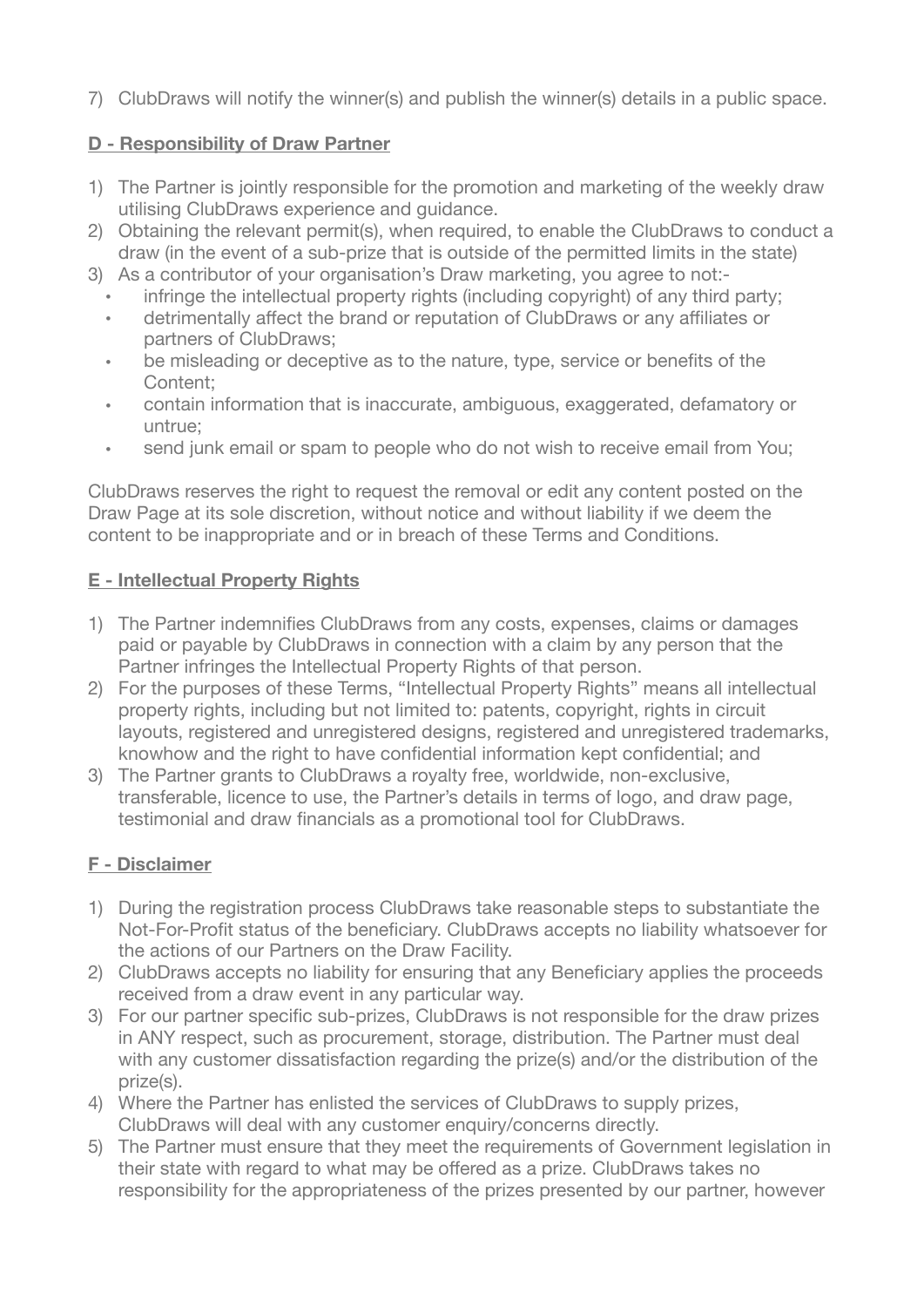we reserve the right to suspend the progress of the draw if for some reason the content is questionable.

ClubDraws has made every effort to provide a reliable service for our Partners. However, in the unlikely event that our service is disrupted due to a computer virus, hosting or network failure, unauthorised intervention or circumstances beyond our control, which may lead to a loss in ticket sales Clubdraws will ensure compliance with government guidelines.

- 1) While ClubDraws strives to make the Government information on our website as timely and accurate as possible, we make no claims, promises, or guarantees about the accuracy, completeness, or adequacy of the contents of this site, and expressly disclaims liability for errors and omissions in the contents of this site.
- 2) The onus is on our Partner to research the Government Regulations as it applies to them specifically and take any necessary actions with regard to registrations or permits.
- 3) ClubDraws has taken measures to ensure a secure payment gateway and storage of personal information for ticket buyers. However, our Partners recognise that ClubDraws cannot be held responsible for hacking or malicious attack.

# **G - Refund Policy**

#### Partner – Termination

Either party may terminate the online draw before the commencement of the draw event, but must do so by written notification. In the event of the Partner instigating the cancellation ClubDraws will give the option of allowing the existing subscribers to continue until they cancel or if they would prefer all to be cancelled upon termination. Any funds raised during the cancellation period are payable to the beneficiary as normal.

# **H - Ticket Buyers**

- 1) Purchases made through the Payment Platform by a ticket buyer utilising a payment card are final and not disputable. However, a ticket purchases who believes that they have a gambling problem or are overextended financially will be given an opportunity to amend or cancel their ticket purchase by utilising their unique log in to the admin centre or contacting ClubDraws by email - hello@club-draws.com
- 2) Where there has been an unauthorised use of a buyer's Payment card, and the unauthorised nature of that use can be proven, then the payment will be refunded, unless it has already been credited to the relevant Partner Organisation.
- 3) ClubDraws does not extend credit or loan money to customers to purchase draw tickets.
- 4) ClubDraws makes no representations as to the compliance by our Partners with the laws applicable to the conduct of the draw event. Ticket buyers must establish to their own satisfaction the propriety or otherwise of the draw by contacting the relevant Partner Organisation directly.
- 5) Any disputes about draws must be directed to ClubDraws on email at hello@clubdraws.com